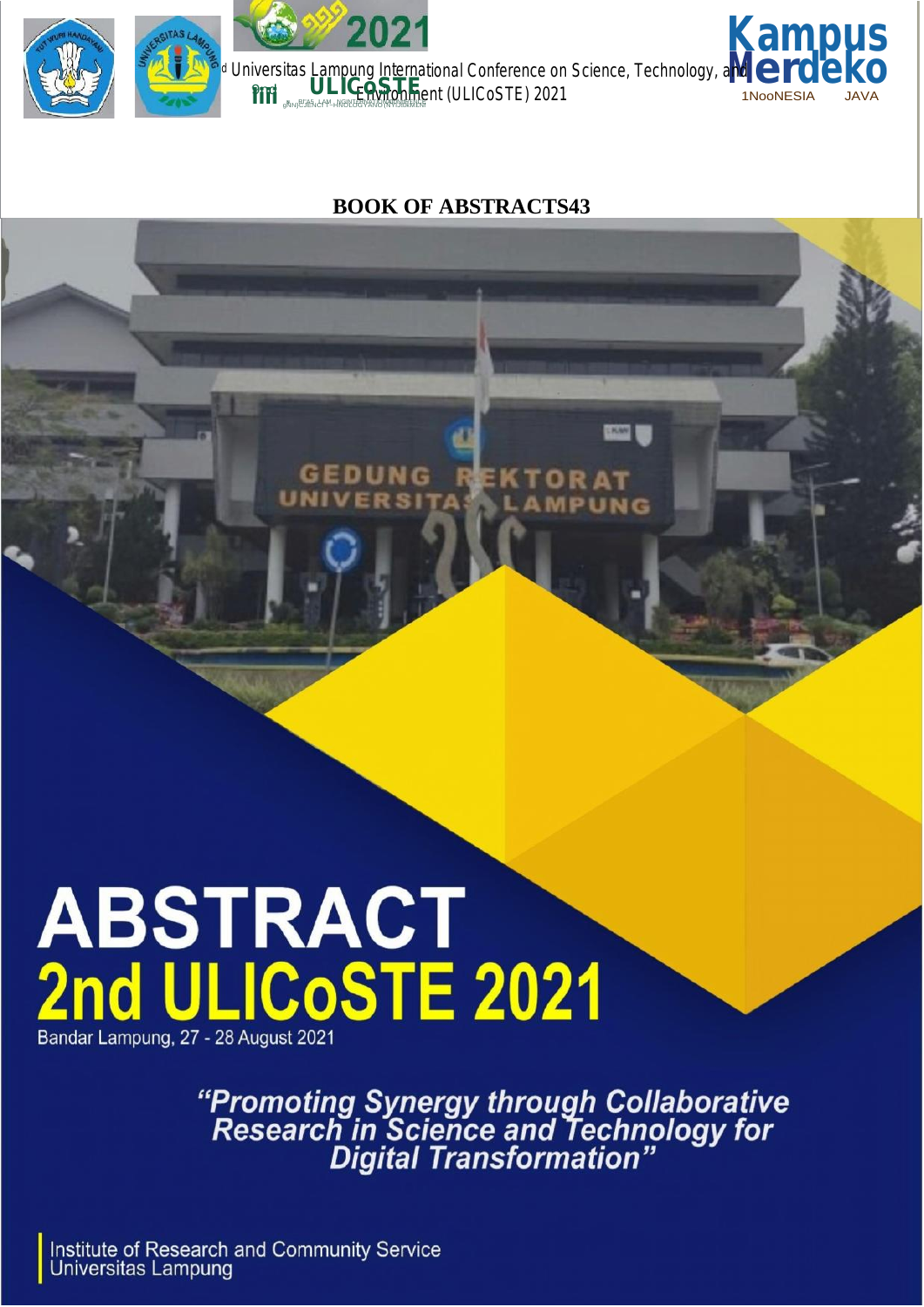*The 2 nd Universitas Lampung International Conference on Science, Technology, and Environment (ULICoSTE) 2021*



# **The 2 nd Universitas Lampung International Conference on Science, Technology, and Environment (ULICoSTE) 2021**

*"Promoting Synergy Through Collaborative Research in Science, Environment and Technology for Digital Transformation"*

### **Friday-Saturday, August 27-28 2021 Emersia Hotel, Bandar Lampung, Indonesia**

### **Scope of Conference:**

- Sustainable Development
- Environmental Science
- Remote Sensing and GIS
- Climate Change
- Renewable Energy
- Natural Science
- Design and Implementation of a Technology-Rich Learning Environment

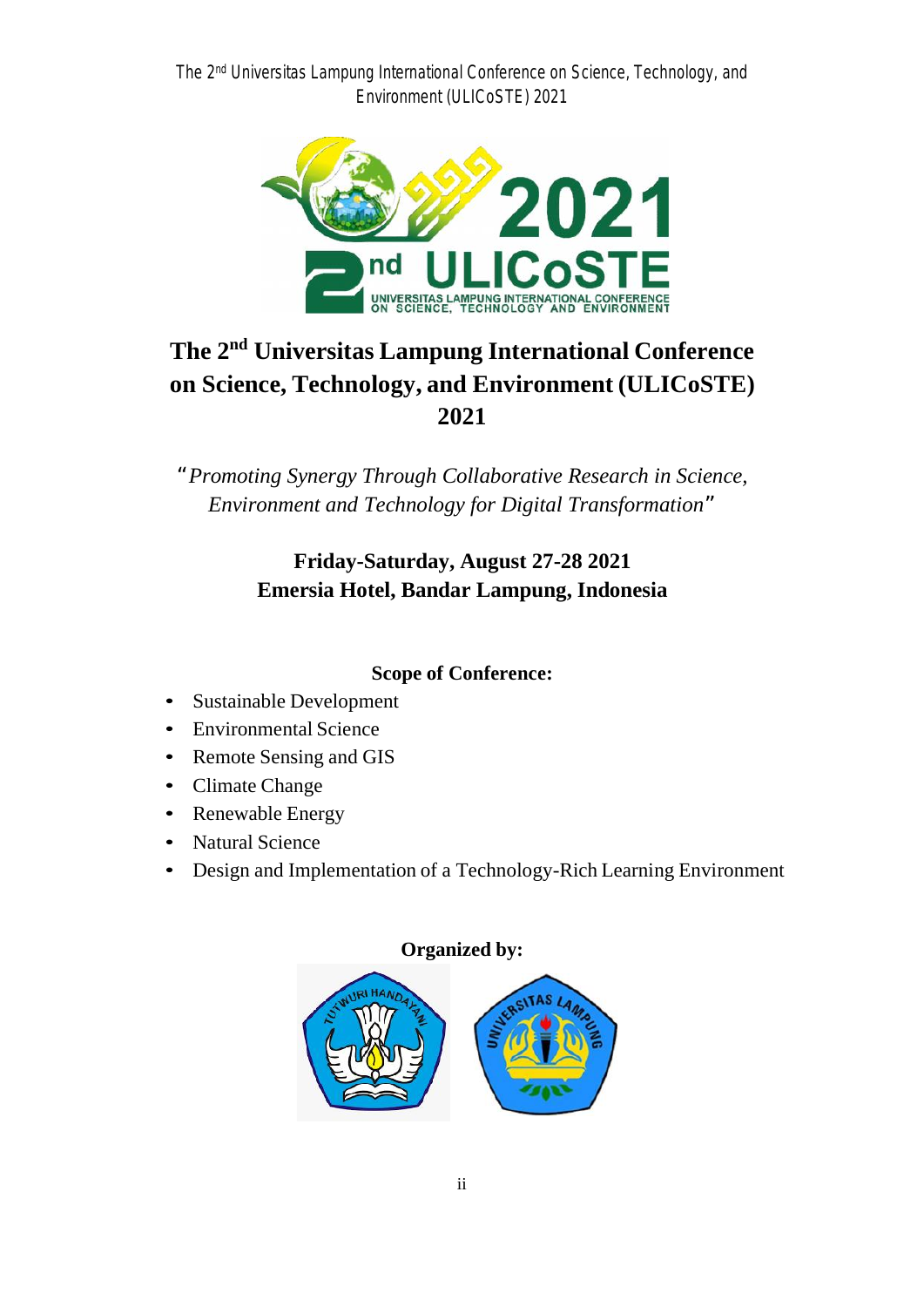### **WELCOME MESSAGE FROM CONFERENCE CHAIR**

Dear Colleagues,

The Institute for Research and Community Services of Universitas Lampung was honored to host the Second Universitas Lampung International Conference on Science, Technology, and Environment (ULICoSTE) 2021. We warmly welcome all respected paper presenters and participants to the 2nd ULICoSTE 2021. Due to the COVID-19 pandemic, we are now dealing with a paradigm of completely online-organized event using Zoom.

The world is now moving toward digitalization, where technology reigns supreme, the Conference is dedicated to promoting synergy through collaborative research in science and technology for digital transformation. Furthermore, the pandemic has forced us to go digital. As a result, today's digital transformation requires synergy with multiple parties through various research and innovations. Therefore, this 2nd ULICoSTE 2021 was an invitation to discuss various topics related to our Conference theme "Promoting Synergy through Collaborative Research in Science, Environment, and Technology for Digital Transformation."

We hope you have a good technical experience. The 2nd ULICoSTE 2021 promises to be both stimulating and informative with a fantastic line-up of keynote speakers from Murdoch University (Australia), Universitas Lampung (Indonesia), Universiti Teknologi MARA (Malaysia), and National Taiwan Normal University (Taiwan) to develop a relationship and exchange theoretical and practical ideas and knowledge whose interest is focused on collaborative interdisciplinary research in the areas of sustainable development, environmental science, remote sensing and GIS, climate change, renewable energy, and other related areas.

This conference includes invited sessions and panel discussions with notable speakers on a wide range of science and technology research topics. The interactive sessions allow all attendees to meet and communicate with one another online. We hope your experience with the 2nd ULICoSTE 2021 is a fruitful and long-lasting one.

We have raised the bar by focusing on better quality articles for acceptance to be published in reputable conference proceedings and journals. We expect that participants will recognize that publication is a lengthy and exhausting process that entails numerous rounds of reviews and corrections. For these reasons, we expect that participants will contribute by making a concerted effort to guarantee that the articles contributed are original, error-free, and meet the quality standards required. Thus, please assist us in assisting you and others, as a delay in submission by some individuals will have an impact on others.

The conference program represents the efforts of many individuals. Therefore, we would like to express our gratitude to the members of the organizing committee for putting much effort into ensuring the success of day-to-day operation of the conference and the reviewers for their hard work in reviewing submissions. We also thank the four invited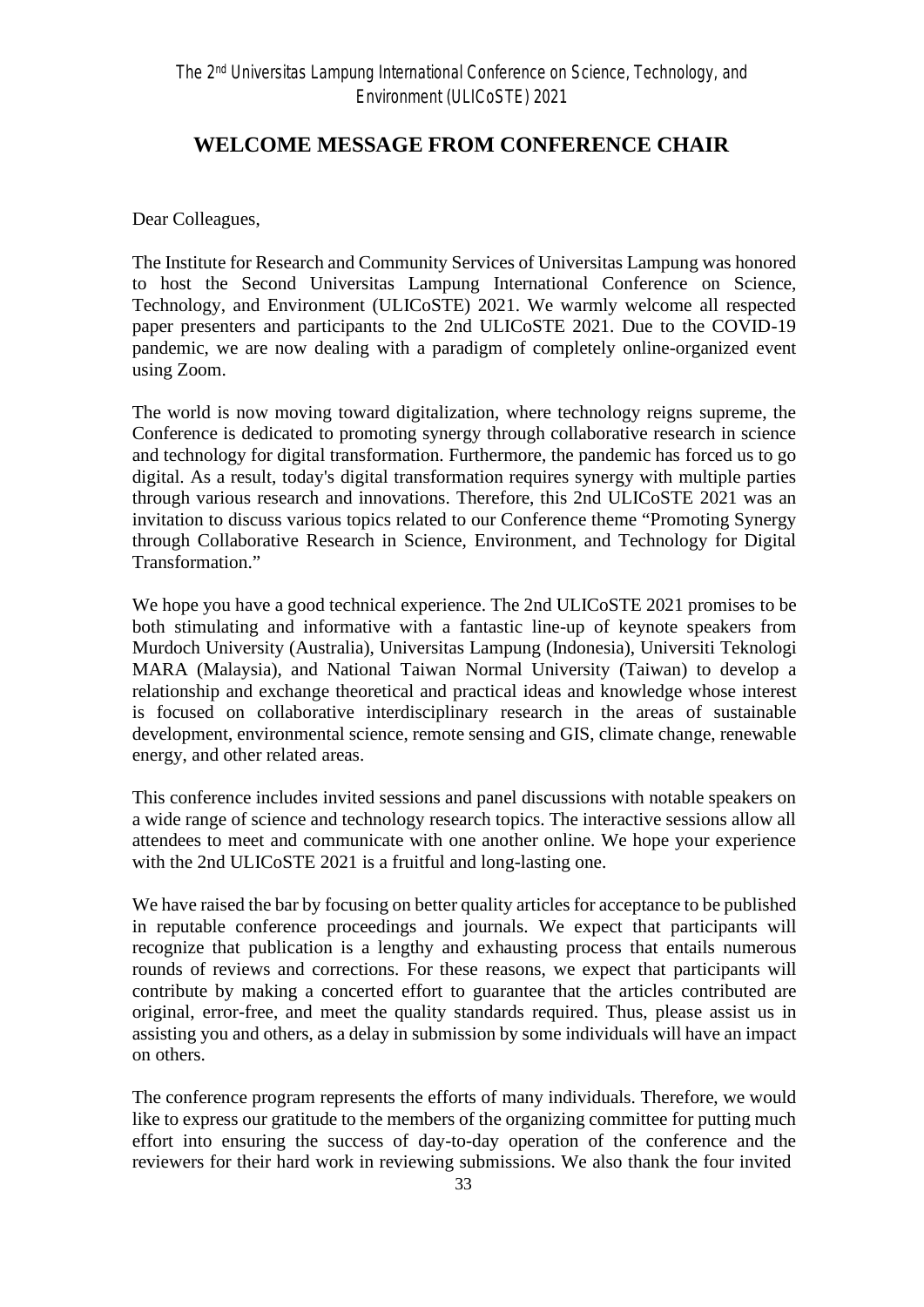keynote speakers for sharing their insights with us. Finally, the conference would not be possible without the excellent papers contributed by authors. We thank all authors for their contributions and participation in the 2nd ULICoSTE 2021.

We wish all attendees of the 2nd ULICoSTE 2021 an enjoyable scientific gathering in Bandar Lampung, Indonesia. We look forward to seeing you next year at the 3rd ULICoSTE 2022 conference.

**Conference Chair Dr. Ryzal Perdana Universitas Lampung, Indonesia**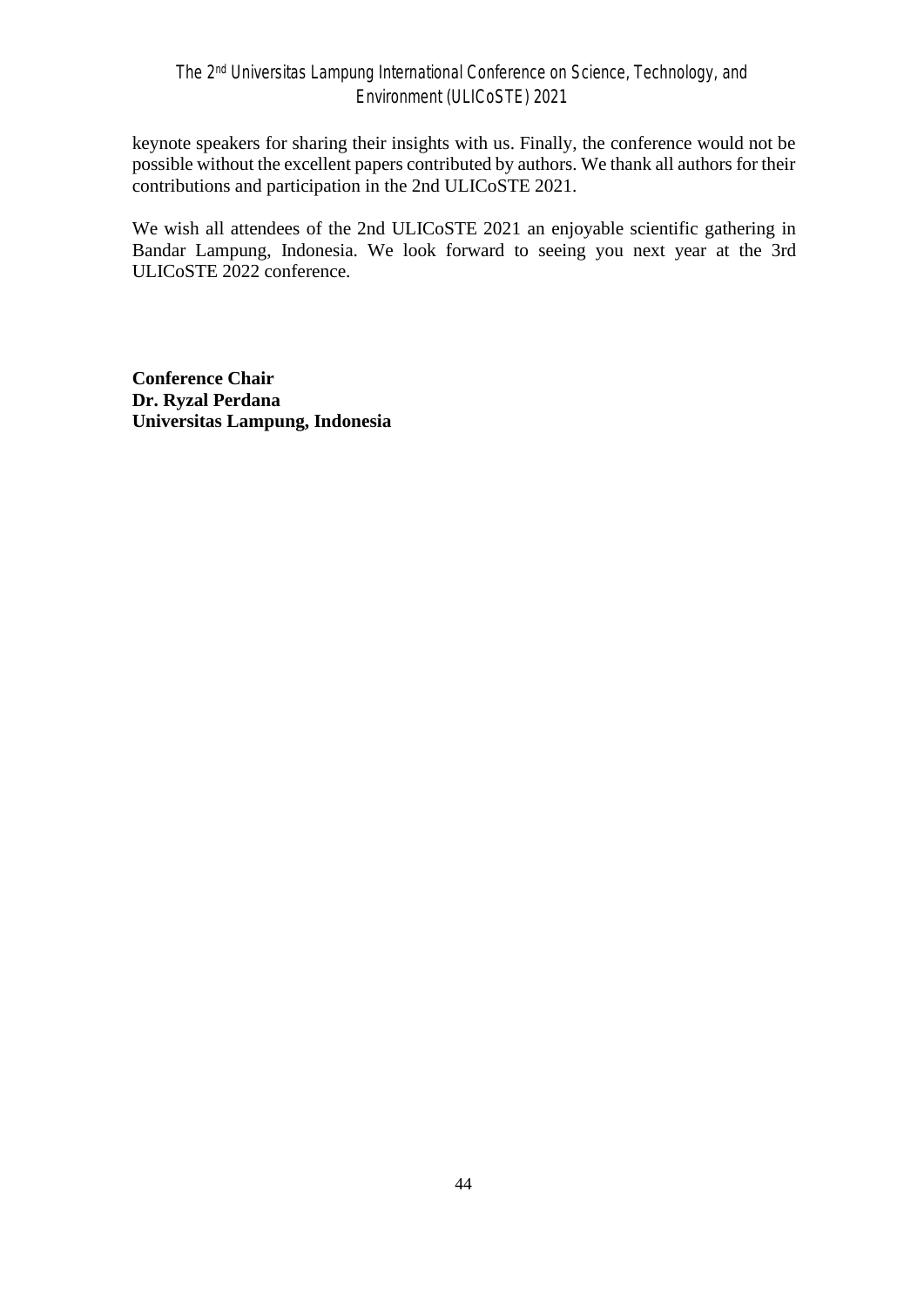### **CONFERENCE SCHEDULE**

## **The 2nd Universitas Lampung International Conference on Science, Technology and Environment**

## **(ULICoSTE 2021)**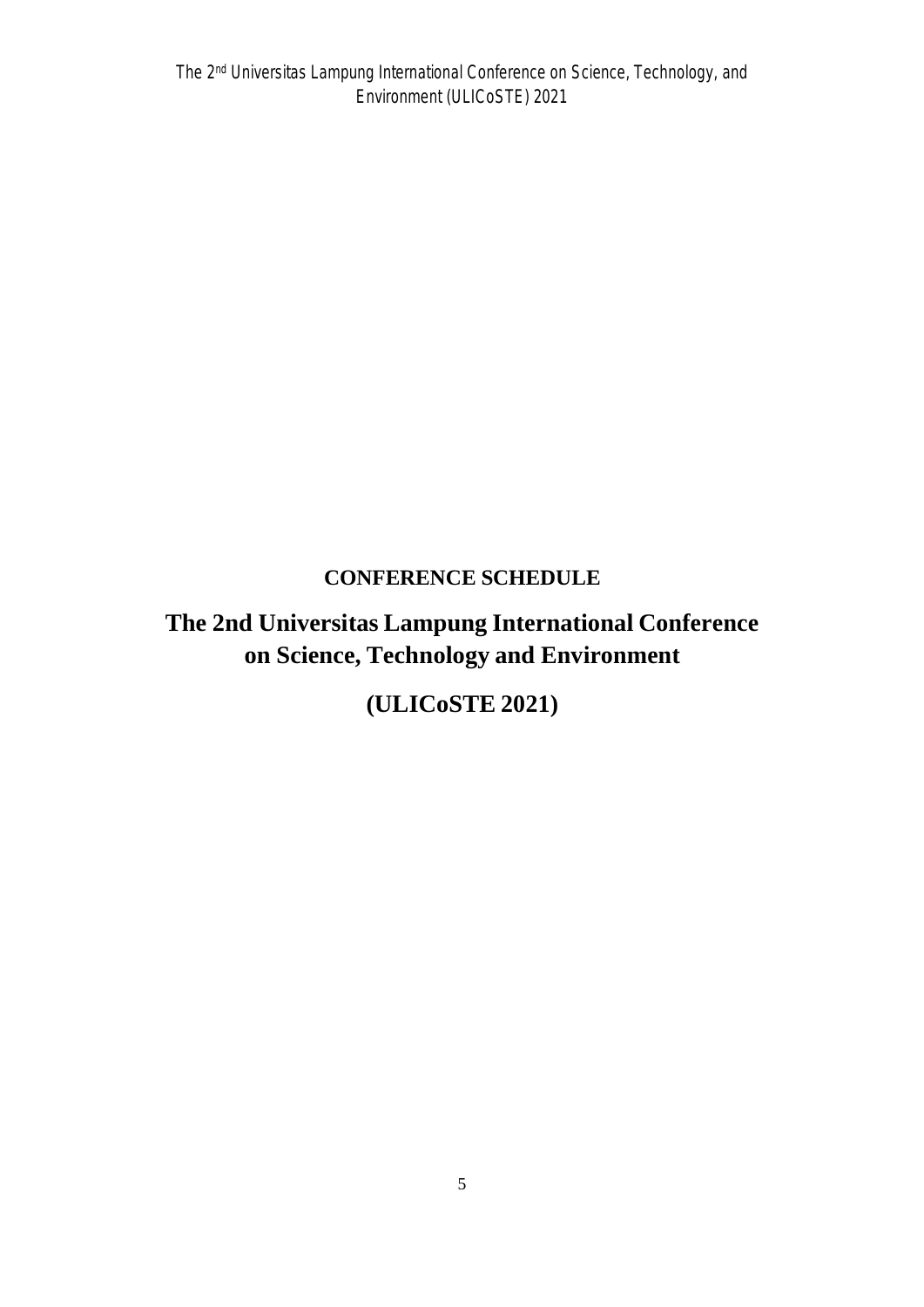### **RUNDOWN 2 nd ULICoSTE**

### **Friday**

**27th August 2021**

**The 2 nd Universitas Lampung International Conference on Social Sciences, Technology and Environment (ULICoSTE), taking place on 27th and 28 th August 2021, the city of Bandar Lampung, Lampung Province, Indonesia**

| Day/Date                    | <b>Time Schedule</b><br><b>Duration</b><br>Time |                                                                          | <b>Activity</b>                                                  | Speaker/PIC                                     | <b>Place</b>     | <b>Moderator</b>                                |
|-----------------------------|-------------------------------------------------|--------------------------------------------------------------------------|------------------------------------------------------------------|-------------------------------------------------|------------------|-------------------------------------------------|
|                             |                                                 |                                                                          |                                                                  |                                                 |                  |                                                 |
| Friday, 27th<br>August 2021 | 08.30-09.00 AM                                  | 30'                                                                      | Registration of participants                                     | Participants                                    |                  |                                                 |
|                             | 09.00-10.00 AM                                  | 60'                                                                      | Greeting and Dance<br>Performance (10')                          | Committee<br>Dewi Lestari (MC)                  | Emersia<br>Hotel |                                                 |
|                             |                                                 |                                                                          | Opening $(5')$                                                   | Dewi Lestari (MC)                               |                  |                                                 |
|                             |                                                 |                                                                          | National Anthem (5')<br>З.                                       | All participants                                |                  |                                                 |
|                             |                                                 |                                                                          | Welcoming address and<br>opening speech.<br>- Head of LPPM (10') | Dr. Ir. Lusmeilia Afriani, D.E.A.               |                  |                                                 |
|                             |                                                 | - Rector of University of<br>Prof. Dr. Karomani, M.Si.<br>Lampung $(10)$ |                                                                  |                                                 |                  |                                                 |
|                             |                                                 |                                                                          | Praying $(10^{\circ})$<br>5.                                     | Dr. Mualimin, M.Pd                              |                  |                                                 |
|                             |                                                 |                                                                          | Photo Session and Closing<br>(10)                                | All participants                                |                  |                                                 |
|                             | 10.00-10.45 AM                                  | 45'                                                                      | Presentation 1                                                   | Prof. Peter Charles<br>(Digital Transformation) | Zoom             | Andi Nafisah<br>Tendri Ajeng,<br>S.Farm., M.Sc. |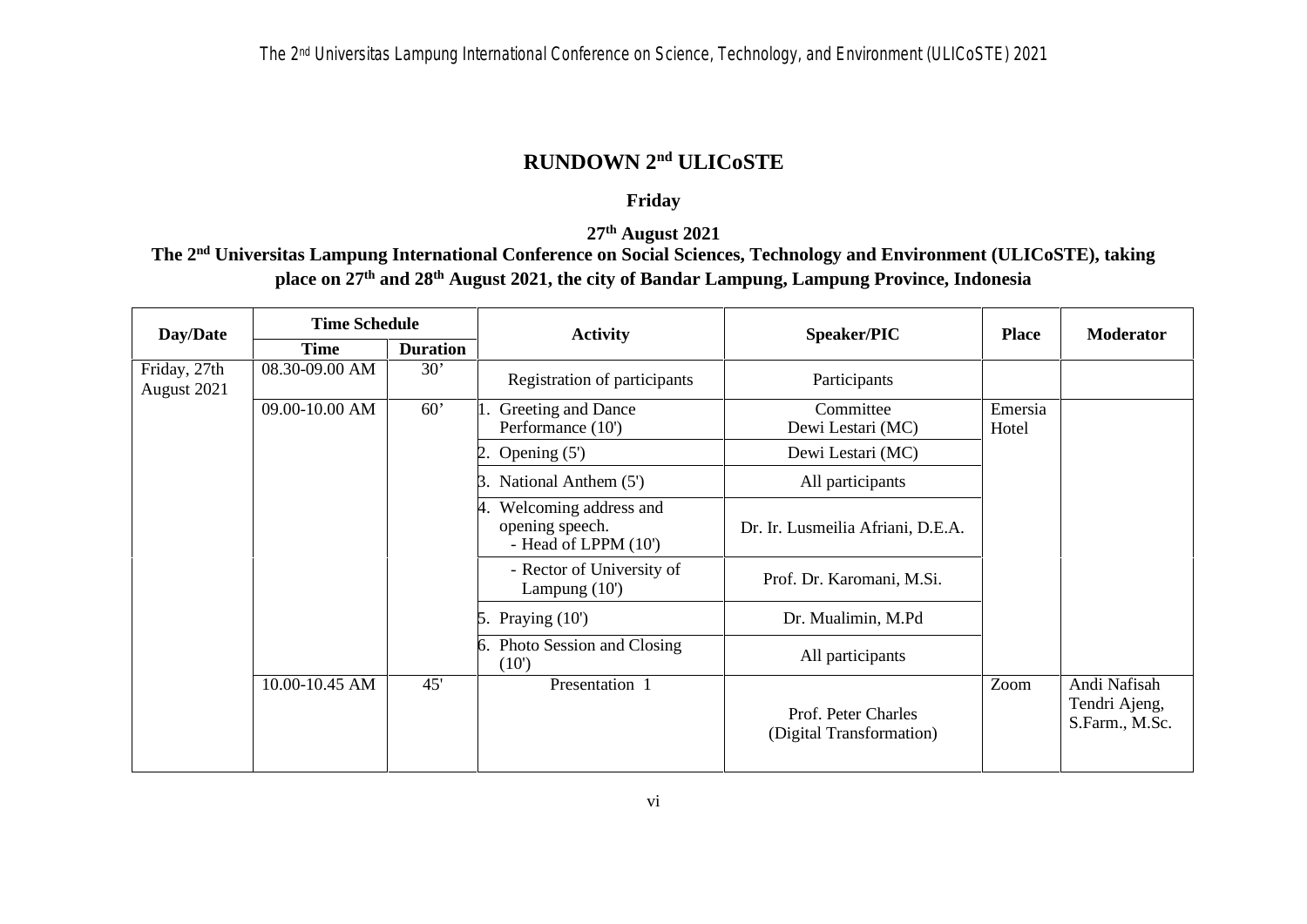| 10.45-11.30 AM | 45' | Presentation 2          | Prof. Chun Yen Chang<br>(Sustainable Development)    | Zoom | Andi Nafisah<br>Tendri Ajeng,<br>S.Farm., M.Sc. |
|----------------|-----|-------------------------|------------------------------------------------------|------|-------------------------------------------------|
| 11.30-13.00 PM | 90' | <b>Break Session</b>    |                                                      |      |                                                 |
| 13.00-13.45 PM | 45' | Presentation 3          | Muhamad Norhisyam Ph.D.<br>(Research in Science)     | Zoom | Dr. Agus, M.P.                                  |
| 13.45-14.30 PM | 45' | Presentation 4          | Prof. Dr. Udin Hasanuddin<br>(Environmental Science) | Zoom | Dr. Agus, M.P.                                  |
| 15.00-16.00 PM | 60' | <b>Parallel Session</b> | <b>All Presenters</b>                                | Zoom |                                                 |

### **Saturday**

### **28th August 2021**

**The 2 nd Universitas Lampung International Conference on Social Sciences, Technology and Environment (ULICoSTE), taking place on 27 th and 28th August 2021, the city of Bandar Lampung, Lampung Province, Indonesia**

| Day/Date                      | <b>Time Schedule</b> |                 | <b>Activity</b>              | <b>Speaker/PIC</b>       | <b>Place</b> | <b>Moderator</b> |  |
|-------------------------------|----------------------|-----------------|------------------------------|--------------------------|--------------|------------------|--|
|                               | <b>Time</b>          | <b>Duration</b> |                              |                          |              |                  |  |
| Saturday, 28th<br>August 2021 | 08.00-08.30 AM       | 30'             | Participants joining in zoom | All Presenters           | Zoom         |                  |  |
|                               | 08.30-11.30 AM       | 150'            | <b>Parallel Session</b>      | All Presenters           | Zoom         |                  |  |
|                               | 11.30-12.00 AM       | 30'             | Closing                      | Dr. Ryzal Perdana, M.Pd. | Zoom         |                  |  |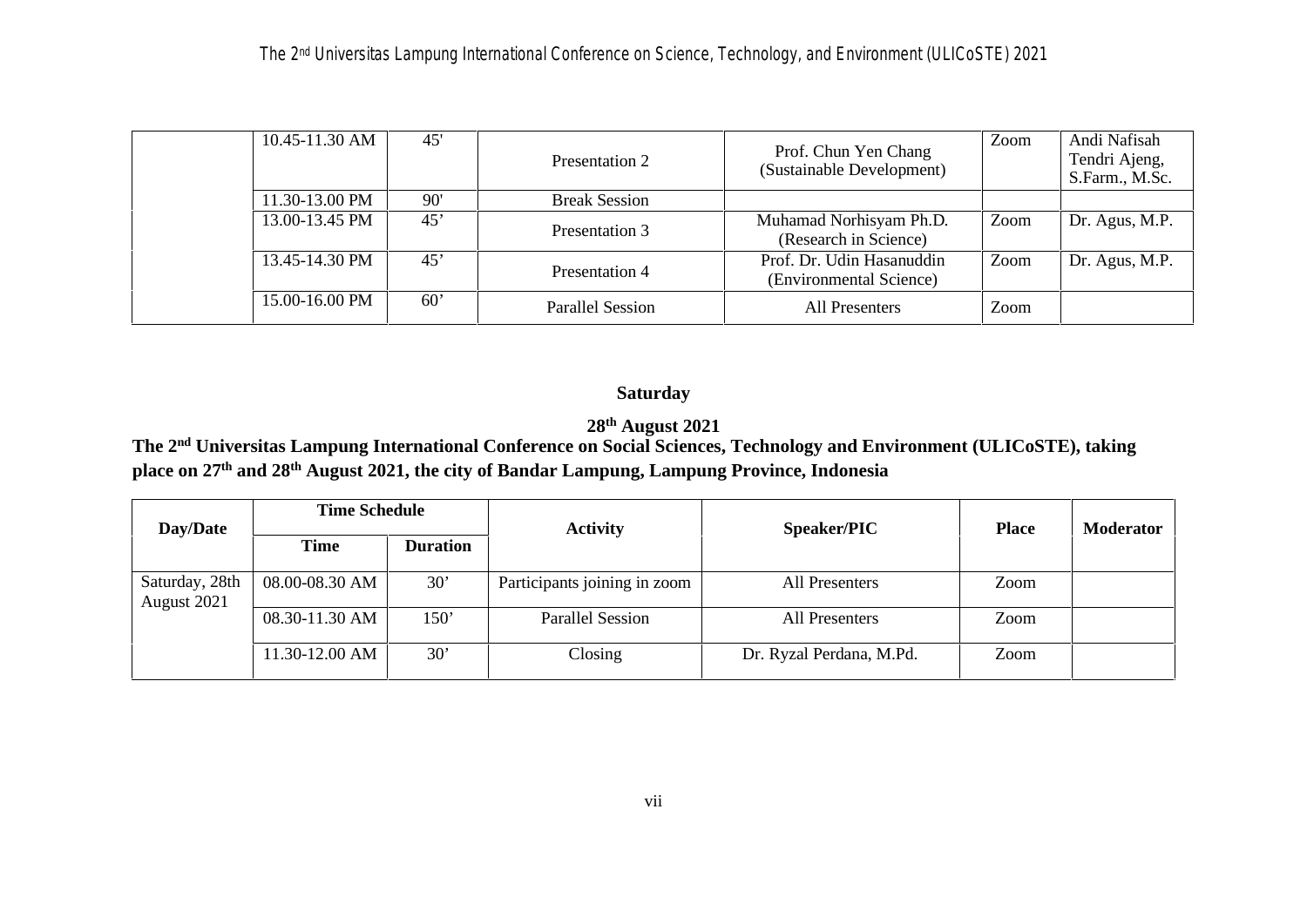### **THE SPECIFIC SCHEDULE OF PARALLEL SESSION ULICoSTE 2021**

**DAY 2 (Saturday, August 28th 2021)**

### **ROOM 2**

### **Moderator : Khairun Nisa Time: 08.30 - 11.30 (150 minutes)**

| No             | Paper ID        | <b>Title</b>                                                                                                                                                                          | <b>Author</b>                                                                   | <b>Affiliation</b>               | <b>Theme</b>            |
|----------------|-----------------|---------------------------------------------------------------------------------------------------------------------------------------------------------------------------------------|---------------------------------------------------------------------------------|----------------------------------|-------------------------|
| $\mathbf{1}$   | PAPERID-<br>9   | 2D MODELING GRAVITY METHOD FOR MAPPING SUBSURFACE<br><b>BASIN OF BANDAR LAMPUNG CITY</b>                                                                                              | Nandi Haerudin, Rustadi, Roniyus<br>Marjunus                                    | Lampung<br>University            | Enviromental<br>Science |
| 2              | PAPERID-<br>15  | OPTIMIZATION OF PROTEIN PRODUCTION FROM BANANA PEEL<br>FLOUR BY RHIZOPUS ORYZAE THROUGH SOLID-STATE<br>FERMENTATION USING RESPONSE SURFACE METHODOLOGY                                | Andhika Sukma, Hasrul Anwar                                                     | Lampung<br>University            | Enviromental<br>Science |
| 3              | PAPERID-<br>56  | <b>IDENTIFICATION OF PHENOTIVE DIVERSITY AND</b><br>PHYSIOLOGICAL APPEARANCE OF SWAMP BUFFALO (BUBALUS<br>BUBALIS) LIVESTOCK AS AN IMPROVEMENT OF LIVESTOCK<br><b>GENETIC QUALITY</b> | Muhammad Hamdani                                                                | Lampung<br>University            | Enviromental<br>Science |
| $\overline{4}$ | PAPERID-<br>76  | LIME-ENHANCED PHYTOEXTRACTION OF COPPER AND ZINC<br>BY LAND SPINACH (IPOMOEA REPTANS POIR.) FROM HEAVY-<br>METAL CONTAMINATED TROPICAL SOILS                                          | Abdul Kadir Salam                                                               | Lampung<br>University            | Enviromental<br>Science |
| 5              | PAPERID-<br>80  | MODIFICATION OF ACTIVATED CARBON FROM RUBBER FRUIT<br>SHELLS WITH MAGNETITE COATING AND ADSORPTION OF<br><b>BRILLIANT BLUE IN SOLUTION</b>                                            | Pina Pratiwi, Buhani, Suharso, Laili<br>Lestari                                 | Lampung<br>University            | Enviromental<br>Science |
| 6              | PAPERID-<br>81  | <b>CHARGE CONVERSION OF THE SURFACE OF</b><br>NANNOCHLOROPSIS SP. WITH CATIONS AND THE ADSORPTION<br>TEST FOR METHYLENE BLUE AND METHYL ORANGE DYES IN<br><b>SOLUTION</b>             | Suharso, Nurul Miftahza, Buhani, Mita<br>Rilyanti, Desria Monica                | Lampung<br>University            | Enviromental<br>Science |
|                | PAPERID-<br>85  | EFFECTS OF SWALLOW GUANO LEVEL ON GROWTH AND YIELD<br>OF BABY CORN INFECTED PERONOSCLEROSPORA MAVDIS                                                                                  | <b>Ahmad Taofik</b>                                                             | <b>UIN Sunan Gunung</b><br>Diati | Enviromental<br>Science |
| 8              | PAPERID-<br>91  | GROWTH AND YIELD OF THREE BEAN PLANT CULTIVARS<br>(Phaseolus Vulgaris L) ON VARIOUS PLANTING MEDIA<br><b>HYDROPONICALLY</b>                                                           | Budy Qurrohman, Muhamad Subandi,<br>Tedi Priatna, Ahmad Humam                   | <b>UIN Sunan Gunung</b><br>Diati | Enviromental<br>Science |
| 9              | PAPERID-<br>94  | APLICATION ORGANIC MATTER AND AMF IN SWEET CORN (Zea<br>Mays Saccharata) CULTIVATION ON POST-MINE SANDPITS SOIL                                                                       | Cecep Hidayat, Yati Rachmawati, Dini<br>Fatimah                                 | <b>UIN Sunan Gunung</b><br>Diati | Enviromental<br>Science |
| 10             | PAPERID-<br>154 | IN VITRO PROPAGATION OF TROPICAL PITCHER PLANT<br>(Nepenthes Ventricose)                                                                                                              | Liberty Chaidir, Delmata Hafiani<br>Budiana, Noladhi Wicaksana, Deni<br>Miharja | <b>UIN Sunan Gunung</b><br>Djati | Enviromental<br>Science |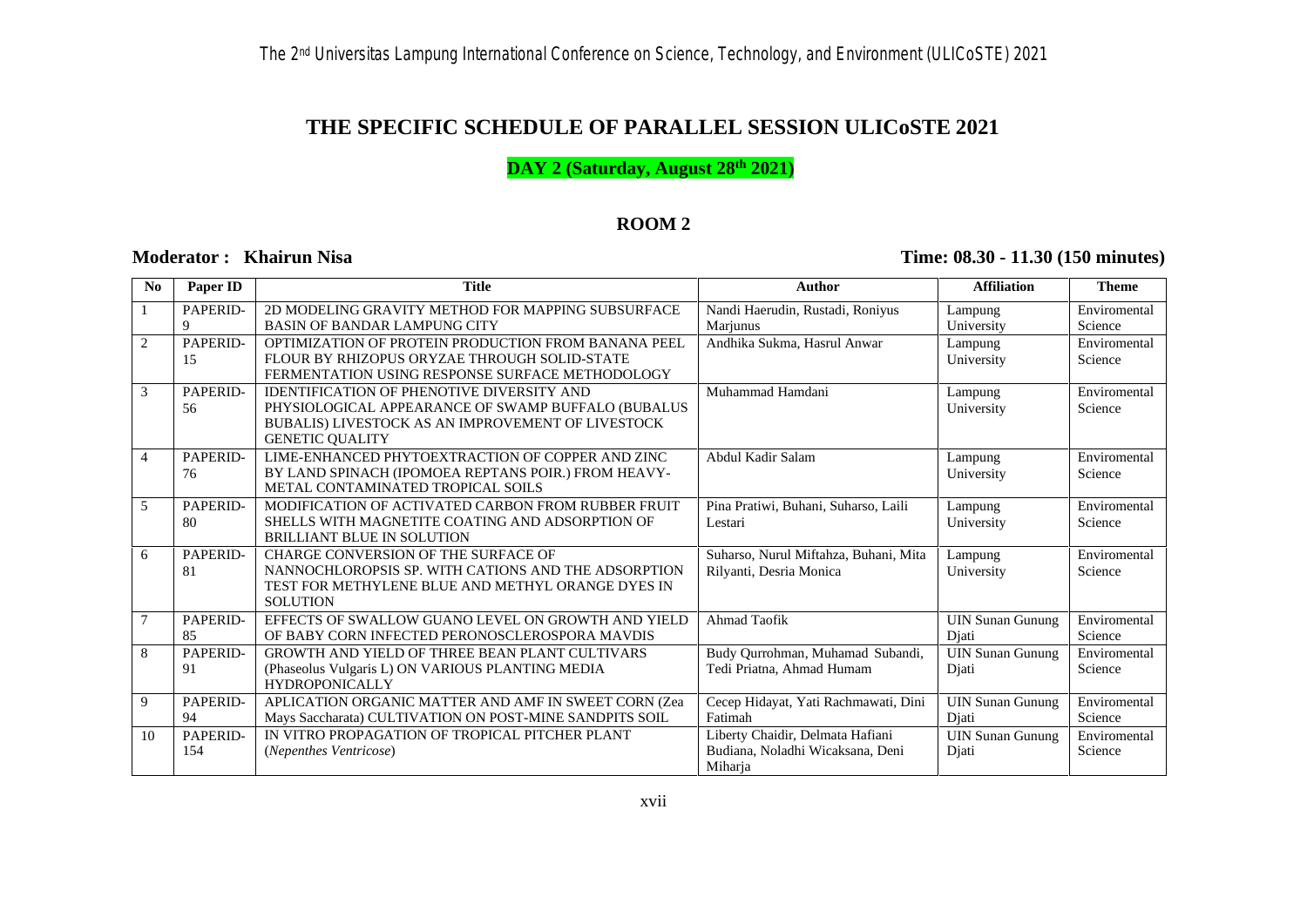### **CONTENTS**

| THE SPECIFIC SCHEDULE OF PARALLEL SESSION ULICOSTE 2021  viii                               |
|---------------------------------------------------------------------------------------------|
|                                                                                             |
|                                                                                             |
|                                                                                             |
|                                                                                             |
|                                                                                             |
|                                                                                             |
|                                                                                             |
|                                                                                             |
|                                                                                             |
|                                                                                             |
|                                                                                             |
|                                                                                             |
|                                                                                             |
|                                                                                             |
|                                                                                             |
|                                                                                             |
|                                                                                             |
|                                                                                             |
|                                                                                             |
| <b>Identification Of Diastase Enzyme As An Indicator Of Authenticity Of Sumatran Forest</b> |
|                                                                                             |
| Proportional And Simultaneous Control System Design For Portable Ventilators Based          |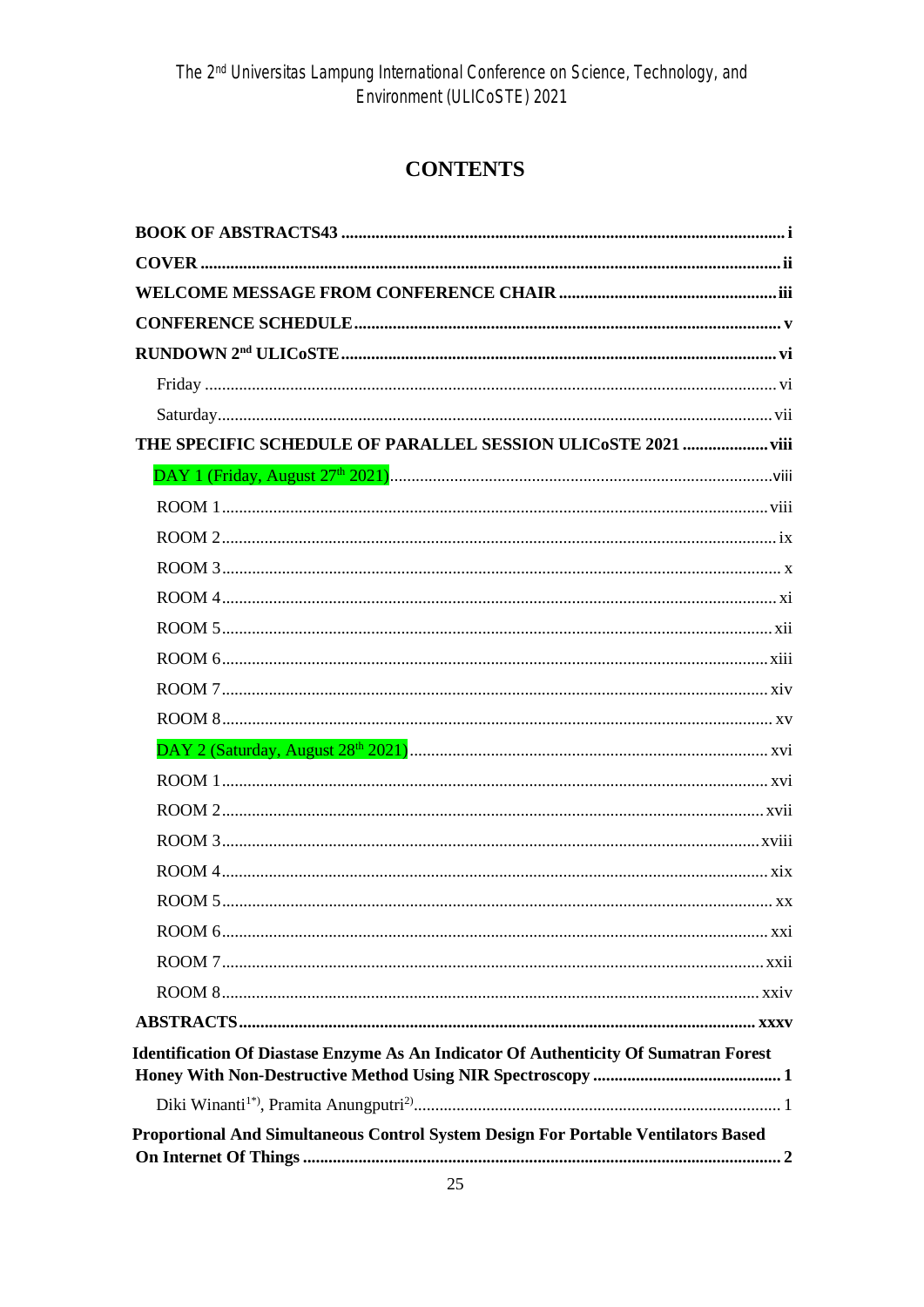*The 2 nd Universitas Lampung International Conference on Science, Technology, and Environment (ULICoSTE) 2021*

| 2D Modeling Gravity Method For Mapping Subsurface Basin Of Bandar Lampung City. 3                                                                                                                             |  |
|---------------------------------------------------------------------------------------------------------------------------------------------------------------------------------------------------------------|--|
|                                                                                                                                                                                                               |  |
| Streptomyces Hygroscopicus Subsp. Hygroscopicus Strain I18: Evaluation Of Incubation<br>Time And Tryptophan Concentrations On Indole-3-Acetic Acid (IAA) Hormone                                              |  |
| Hapin Afriyani <sup>1*</sup> , Achmad Arifiyanto <sup>2)</sup> , Mia Fitriani <sup>3</sup> , Sumardi <sup>4</sup> , Christina Ekowati <sup>5)</sup> 4                                                         |  |
|                                                                                                                                                                                                               |  |
|                                                                                                                                                                                                               |  |
| Total Organic Carbon (TOC) Prediction Using Machine Learning Methods Based On                                                                                                                                 |  |
|                                                                                                                                                                                                               |  |
| <b>Optimization Of Protein Production From Banana Peel Flour By Rhizopus Oryzae</b><br>Through Solid-State Fermentation Using Response Surface Methodology7                                                   |  |
|                                                                                                                                                                                                               |  |
| Optimal Control Of Tuberculosis Transmission Model With Vaccination Intervention 8                                                                                                                            |  |
|                                                                                                                                                                                                               |  |
|                                                                                                                                                                                                               |  |
|                                                                                                                                                                                                               |  |
| Poximate Analize Of Waste Fish As Potential Protein Source For Animal 10                                                                                                                                      |  |
|                                                                                                                                                                                                               |  |
| Design And Electric Car Aerodynamics Study Green Campus UNILA 11                                                                                                                                              |  |
|                                                                                                                                                                                                               |  |
| Aerodynamic Analysis Of Horizontal Axis Wind Turbine (HAWT) Design Using Q-Blade                                                                                                                              |  |
|                                                                                                                                                                                                               |  |
| Deep Learning: Method For Leaf Identification (case Study: Orthosiphon Aristatus) 13                                                                                                                          |  |
|                                                                                                                                                                                                               |  |
| The Behavior Of Phosphorus Adsorption On Soil In The Geological Formation Of Ranau<br>Tuff Using The Langmuir Isothermic Model To Support Food Security  14                                                   |  |
| Septi Aini <sup>1*</sup> , Wilda Yanti <sup>2</sup> <sup>)</sup> , Astriana Setiawati <sup>3</sup> <sup>)</sup> , Dedy Prasetyo <sup>4</sup> <sup>)</sup> , Jamalam Lumbanraja <sup>5</sup> <sup>)</sup> . 14 |  |
|                                                                                                                                                                                                               |  |
| Humairoh Ayu <sup>1*)</sup> , Dwina Syahputri <sup>2)</sup> , Arif Surtono <sup>3)</sup> , Donni Apriyanto <sup>4)</sup> 15                                                                                   |  |
| Application Of Liquid Organic Biofertilizer For Increasing Soil Fertility, Rice Production<br>And Minimize The Use Of Chemical Fertilizer To Supporting Agriculture Sustainable  16                           |  |
|                                                                                                                                                                                                               |  |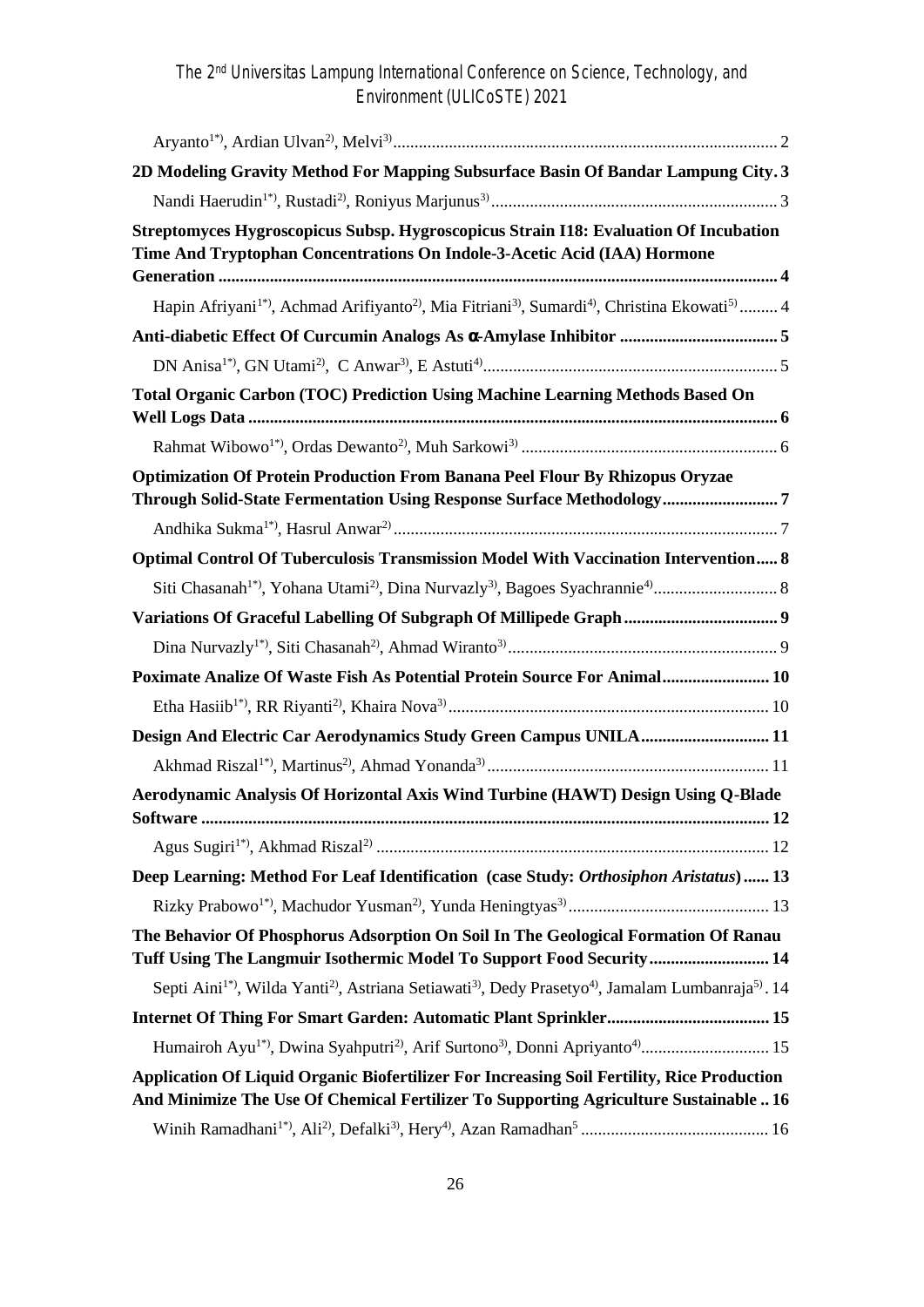| The Composition Of Modified High-Fat Diet And Its Effect On Histopathological Features<br>Of Mice Liver As An Alternative Diet For Animal Model Of Liver Cell Damage 17      |  |
|------------------------------------------------------------------------------------------------------------------------------------------------------------------------------|--|
|                                                                                                                                                                              |  |
| Modification Of The Filtering System In Rainwater Harvesting Technology With                                                                                                 |  |
|                                                                                                                                                                              |  |
| Sensitivity Test And Enhancement Of Accelerometer Instrument Prototype Capability In                                                                                         |  |
|                                                                                                                                                                              |  |
| <b>Identification Of Phenotive Diversity And Physiological Appearance Of Swamp Buffalo</b><br>(Bubalus Bubalis) Livestock As An Improvement Of Livestock Genetic Quality  20 |  |
|                                                                                                                                                                              |  |
| Potential Hazard Analysis And Mechanism Of Landslide And Debris Flow In Semaka,                                                                                              |  |
|                                                                                                                                                                              |  |
| Production Of Biogas From Coffee Husks Using Rumen Fluid And Mixture Of Rumen                                                                                                |  |
|                                                                                                                                                                              |  |
| Geomorphological Study Of Bandar Lampung City And Landslide Hazard Assessment. 23                                                                                            |  |
|                                                                                                                                                                              |  |
| <b>Course Clustering In Moodle Based Learning Management System Using Unsupervised</b>                                                                                       |  |
|                                                                                                                                                                              |  |
| No Reference Image Method For Retinal Image Quality Assessment To Detect Diabetic                                                                                            |  |
| Titin Yulianti <sup>1*</sup> ), Hery Septama <sup>2)</sup> , Rani Himayani <sup>3)</sup> , Hanung Nugroho <sup>4</sup> ), Noor Setiawan <sup>5)</sup> 25                     |  |
| Effect Of Growing Medium On Germination And Vigority Of Macadamia Seeds                                                                                                      |  |
|                                                                                                                                                                              |  |
| <b>Implementation Of Non-Hierarchical Clustering Method In Mapping The Distribution Of</b>                                                                                   |  |
|                                                                                                                                                                              |  |
| Lime-Enhanced Phytoextraction Of Copper And Zinc By Land Spinach (Ipomoea                                                                                                    |  |
|                                                                                                                                                                              |  |
|                                                                                                                                                                              |  |
|                                                                                                                                                                              |  |
|                                                                                                                                                                              |  |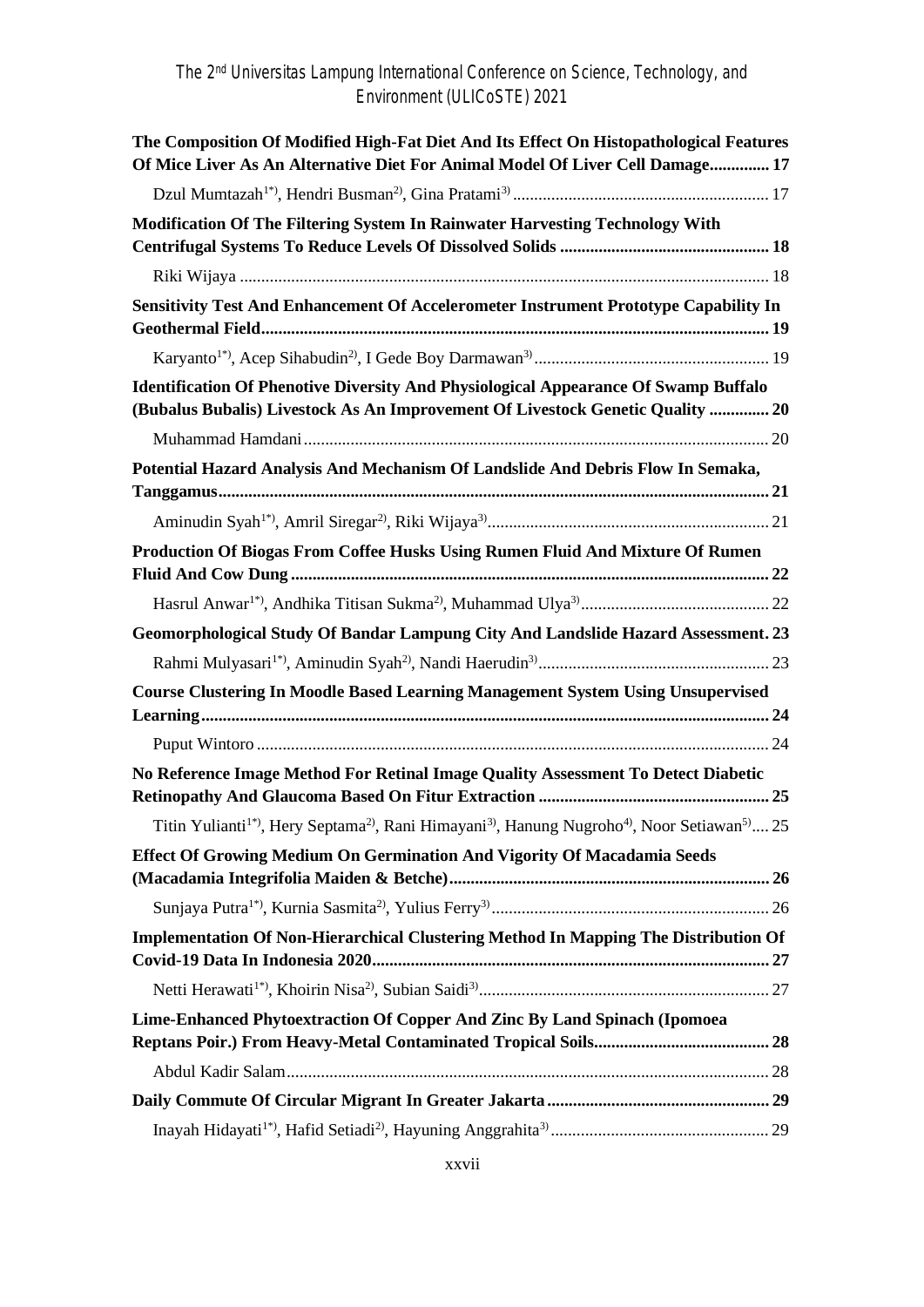*The 2 nd Universitas Lampung International Conference on Science, Technology, and Environment (ULICoSTE) 2021*

| <b>Accelerating Coffee Cattle Integration Implementation As Climate-Smart Agriculture By</b>                                                                          |  |
|-----------------------------------------------------------------------------------------------------------------------------------------------------------------------|--|
|                                                                                                                                                                       |  |
| Modification Of Activated Carbon From Rubber Fruit Shells With Magnetite Coating                                                                                      |  |
|                                                                                                                                                                       |  |
| <b>Charge Conversion Of The Surface Of Nannochloropsis Sp. With Cations And The</b><br>Adsorption Test For Methylene Blue And Methyl Orange Dyes In Solution 32       |  |
|                                                                                                                                                                       |  |
| Utilization Of Cogongrass Bohasi To Increase Growth And Yield Of Soybean Var. Detap                                                                                   |  |
| Adjat Sudrajat <sup>1)</sup> , Sofiya Hasani <sup>2*</sup> ), Yati Rahmawati <sup>3</sup> ), M. Ogi Faisal <sup>4)</sup> , Kundang Harisman <sup>5)</sup> ,           |  |
| The Implementation Of Family Hope Program For The Welfare Of People In Lebak<br>Regency (A Study In District Of Malingping, The Regency Of Lebak, Banten Province) 34 |  |
|                                                                                                                                                                       |  |
| The Effects Of Swallow Guano Level On Growth And Yield Of Baby Corn Infected                                                                                          |  |
|                                                                                                                                                                       |  |
| <b>Swiftlet Guano And Rock Phosphate Combination To Promote Growth And Yield Of</b>                                                                                   |  |
| Salamet Ginandjar <sup>1*</sup> ), Anna Roosda <sup>2</sup> ), Azzah Mahmudah <sup>3)</sup> , Ahmad Taofik <sup>4)</sup> , Aep Kusnawan <sup>5)</sup>                 |  |
| Agronomic Characteristics And Quality Of Robusta Coffee (Coffea Canephora Pierre Ex                                                                                   |  |
|                                                                                                                                                                       |  |
| Growth And Yield Of Pakcoy Treated By Various Doses Of Goat Manure Fertilizer In                                                                                      |  |
| Ajat Sudrajat <sup>1*</sup> ), Ii Hamidah <sup>2)</sup> , Yati Rachmawati <sup>3</sup> ), Efrin Firmansyah <sup>4)</sup> , A.H. Fathoni <sup>5)</sup> 38              |  |
| Growth And Yield Of Three Bean Plant Cultivars (Phaseolus Vulgaris L.) On Various                                                                                     |  |
|                                                                                                                                                                       |  |
| <b>Combining Ability, Heterosis And Heterobeltiosis Of Eight Sweetcorn Inbred Lines Based</b>                                                                         |  |
| Jajang Supriatna <sup>1*</sup> , Liberty Chaidir <sup>2)</sup> , Deni Miharja <sup>3</sup> , Desti Rahmaniar <sup>4)</sup> , Dedi Ruswandi <sup>5)</sup> 40           |  |
| The Effect Of Intercropping Of Soybean (Glycine Max L.) And Refugia On The Yield And                                                                                  |  |
| Jajang Supriatna <sup>1*)</sup> , Liberty Chaidir <sup>2)</sup> , Akmaliyah <sup>3)</sup> , Ridwan Nugraha <sup>4)</sup> , Siti Maesyaroh <sup>5)</sup> 41            |  |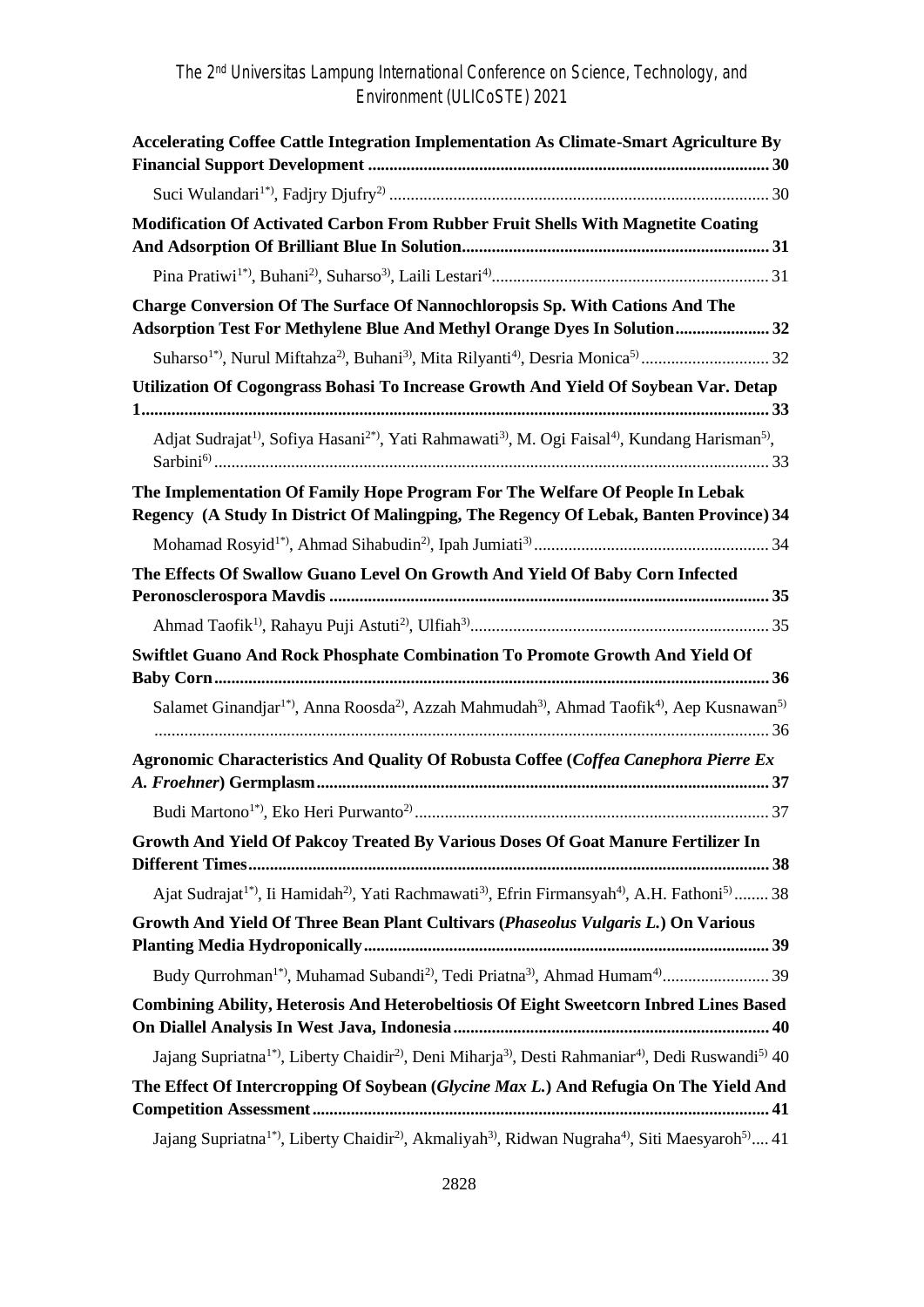## **Modification of Activated Carbon from Rubber Fruit Shells with Magnetite Coating and Adsorption of Brilliant Blue in Aqueous Solution**

Pina Budiarti Pratiwi<sup>1a</sup>, Buhani<sup>2b</sup>, Suharso<sup>2</sup>, and Laili Puji Lestari<sup>2</sup>

*<sup>1</sup>Postgraduate Student of Master Program in Chemistry, Department of Chemistry, University of Lampung, Jl. Sumantri Brojonegoro No 1, Bandar Lampung, Indonesia <sup>2</sup>Department of Chemistry, Faculty of Mathematic and Natural Sciences, University of Lampung, Jl. Soemantri Brojonegoro No. 1 Bandar Lampung, Indonesia*

> *Email: a)pinabprtw@gmail.com Corresponding author: b)buhani@fmipa.unila.ac.id*

**Abstract.** In this research, the synthesis and characterization of activated carbon from rubber fruit shells was carried out through physical-chemical activation (RS-AC) followed by magnetite coating to produce magnetite-physical-chemical activated carbon (RS-MAC) as a Comassie Brilliant Blue (CBB) adsorbent. Activation of carbon was carried out physically by heating at 700 and chemically using a 10% H3PO<sup>4</sup> solution as activating agent. The magnetite coating was carried out by the co-precipitation method. Characterization of RS-AC and RS-MAC were carried out using XRD to identify the crystallinity level of adsorbent and SEM-EDX to determine surface morphology and identify elemental composition. The result show that RS-MAC had the maximum sorption for CBB (91.98%) at acidic condition (pH 3) and contact time of 90 minutes. Keywords: activated carbon, rubber fruit shells, magnetite coating, adsorption, Brilliant Blue.

#### **1. INTRODUCTION**

The rapid development of the industry, especially the textile industry, is one of the characteristics that currently it has entered the era of modernization. Global production of all textile fiber apparel amounts to over 110 million tons per year, leading to the production of large amounts of textile waste [1]. The growth in consumer demand for textiles in various applications increases the use of textile dyes. Textile dyes are dyes that are synthesize through a mixture of various chemicals to give a particular appearance and acquire the desired color in textiles. Most of the textile industry waste is in liquid form resulting from the rinsing/washing process. Most dyes and chemicals used in textile industry are synthetic and not readily biodegradable. So, the wastewater generated during these processes is highly polluted, dangerous and discharged into water bodies without appropriate treatment. This disturbs the aquatic life and threatens millions of people health who are dependent on the water for their day-to-day life [2].

Coomassie Brilliant Blue (CBB) is a triphenyl methane colorant widely used in the fabric production and analysis of proteins in analytical biochemistry laboratory that represents an important class of toxic and steady organic pollutants [3]. It is stated in the literature that consumption of water containing this dye causes severe eye problems, poisons aquatic life, and causes irritation of the mucous membranes and upper respiratory tract of living organisms. So today treatment technologies are used to remove contaminant dyes and organic wastes that are discharged into water such as adsorption [4], precipitation, oxidation-ozonation, coagulation-flocculation, ion exchange [5] and biological methods. Among the various methods published, adsorption on activated carbon is one of the most successively used methods to diminish dye contamination levels because it has several advantages, namely high efficiency, fairly simple process, low cost, and environmental friendliness [6-8].

Regrettably, although activated carbon is an effective adsorbent along with its benefits in many aspects, it has rectrictions such as long process of separating the adsorbent from the solutions and limitations of regeneration for repeated use [9]. Thus, many researchers intensively have sought innovations on advancing and developing new alternative adsorbents with high adsorption capacities and low costs to overcome the problem described. Coating using Fe<sub>3</sub>O<sub>4</sub> particles on activated carbon has received considerable attention due to its simple synthesis procedure. In addition, magnetic separation offers faster separation capabilities and reuse of the adsorbent for multiple adsorption cycles [10-13]. To meet demand and reduce preparation costs, activated carbon is produced from agricultural waste, which is a widely available low cost lignocellulosic material. The hard rubber fruit shell construction proves that it contains an active compound in the form of lignin, so that this part is potential enough to be processed into a very useful activated carbon product [14]. In this present investigation, activated carbon preparation was carried out from rubber fruit shells coated with  $Fe<sub>3</sub>O<sub>4</sub>$  particles to adsorb CBB dye. By using this technique, an adsorbent that has maximum adsorption capacity and removal efficiency of the CBB dyes is obtained. Moreover, it also can isolate from solution quickly and eco friendly. This is a solution to utilize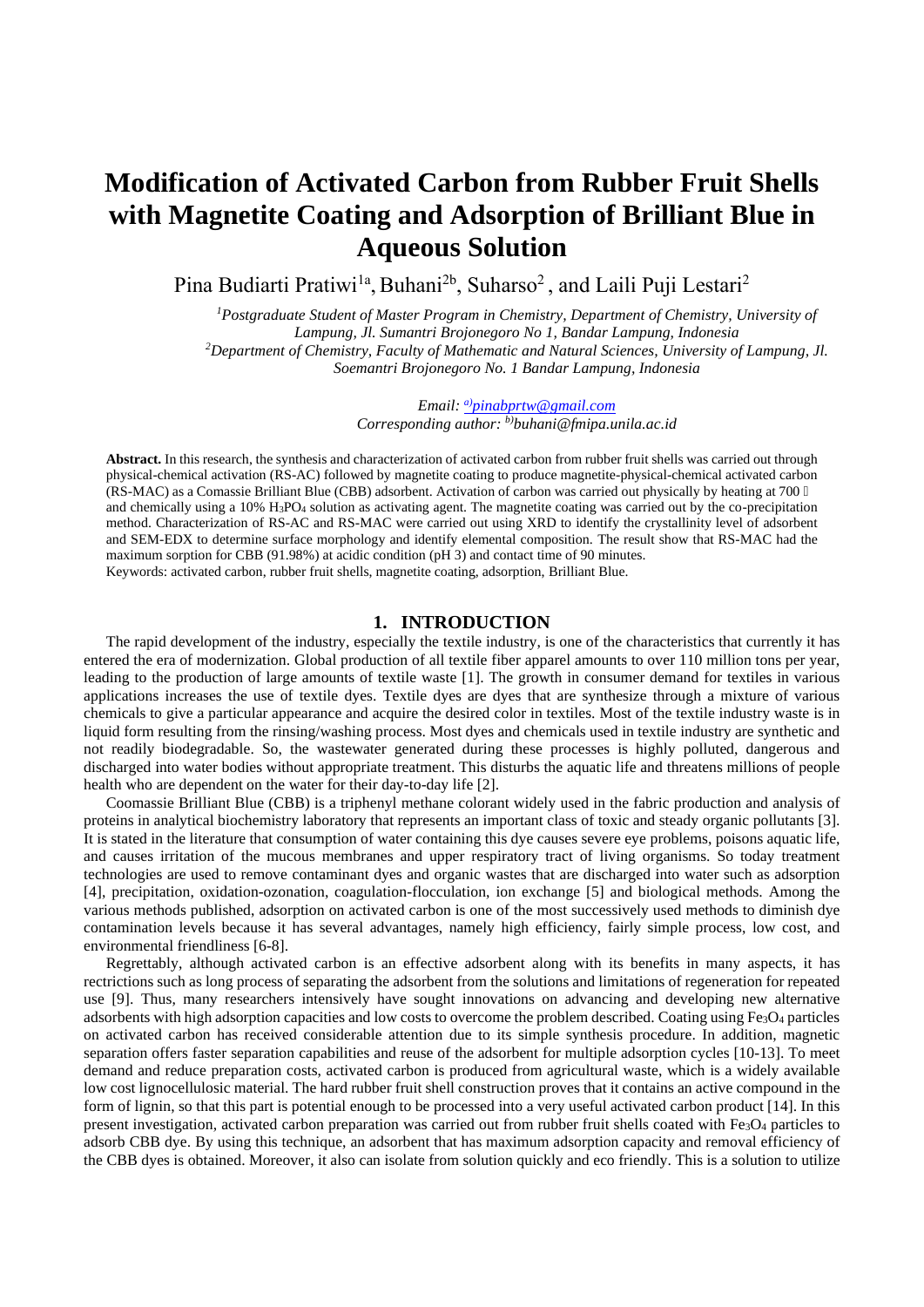rubber fruit shells as agro-industrial waste into materials that have economic value. That way, the field of wastewater treatment will develop and solve environmental issues due to rubber fruit shells waste.

#### **2. MATERIALS AND METHODS 2.1 Materials**

Rubber fruit shell from rubber plantations in Lampung, Indonesia was used as the precursor of activated carbon, Comassiee Brilliant Blue R-250, FeSO4⋅7H<sub>2</sub>O, FeCl<sub>3</sub>⋅6H<sub>2</sub>O, HCl, NaOH. 10 mmol/L Comassie Brilliant Blue stock solution was prepared by dissolved 8.258 g of CBB dye in 1 L distilled water. The absorbance of CBB dye was determined at a wavelength of 551 nm (UV-Vis spectrophotometer, Multiskan SkyHigh Microplate Spectrophotometer, Thermo Fisher). The initial pH of each solution was adjusted by adding 0.1 M HCl or NaOH solution before interacting with activated carbon. Deionized water was used throughout the experiments.

#### **2.2 Activated carbon preparation**

The rubber fruit shells were first washed then dried and placed in carbonization furnace. The carbonization process was carried out at 600 °C for one hour. The char was crushed and sifted with a 150 micron sieve. Powder carbon is activated in 2 ways, that are physical activation and chemical activation. The activated carbon of rubber fruit shells that had been refined was burned at 700°C for 1 hour and then chemically activated using 10% H<sub>3</sub>PO<sub>4</sub> solution according to the procedure performed [15] to generate activated carbon from rubber fruit shells (RS-AC).

#### **2.3 Magnetite coating of activated carbon with Fe3O<sup>4</sup>**

The synthesis of magnetite activated carbon was performed by co-precipitation method with iron (II) and (III) ions in alkaline medium. The ratio of activated carbon, iron (II) and (III) ions 2 : 2: 1, which was 6.483 grams of RS-AC was put into 300 mL of distilled water and then heated to a temperature of 70ºC. Furthermore, the mixture was added to the iron salt mixture consisting of 7.57 grams of FeCl<sub>3</sub> 6H<sub>2</sub>O and 3.89 grams of FeSO<sub>4</sub> 7H<sub>2</sub>O which have been dissolved in 300 mL of distilled water. Then the mixture was stirred with a magnetic stirrer for 30 minutes while dropping  $\pm$  23 mL of 5 M NaOH solution up to a black precipitate is formed. The black precipitate was washed with distilled water and then dried in an oven at 100ºC for about 3 hours, so that the activated carbon with magnetite coating (RS-MAC) was obtained [16,17].

#### **2.4 Adsorbent Characteristics**

The crystallinity level of the material (by use XRD; Shimadzu 6000, Japan) and surface morphology and constituent elemental analysis (by use SEM-EDX Zeiss MA10, Ger) were applied to investigated characteristics of RS-AC and RS- MAC.

#### **2.5 Adsorption experiments**

Batch method were used to studied the CBB adsorption process on the adsorbent. 25 mL of CBB solution was used with an initial concentration of 0.1 mmol/L. For each experiment, equal masses of 0.05 g RS-AC and RS-MAC were added to the CBB dye solution stirred using a shaker at a speed of 100 rpm for 60 minutes over ranges of pH from 3–12. Furthermore, the mixture is centrifuged to take the filtrate. The residual dye in the filtrate was measured photometrically. The amount of dye adsorption at equilibrium,  $q_e$  (mmol/g) and % removal, is calculated by

$$
q_e = \frac{(C_0 - C_e)V}{W}
$$
 (1)  
Removal (%) =  $\frac{(C_0 - C_e)V}{C_0} \times 100$  (2)

where  $C_0$  and  $C_e$  (mmol/L) are initial and equilibrium CBB concentrations, w is the mass of adsorbent (g), and v represents the volume of solution (L),  $q_e$  is the amount of CBB solution adsorbed per unit mass (mmol/g).

#### **3. RESULTS AND DISCUSSION**

#### **3.1 Synthesis and characterization of adsorbents**

The adsorbents properties were characterized using XRD to identify crystal content. Surface morphology and constituent elements were examined by SEM-EDX. One of the adsorption ability of activated carbon is its surface morphology. This is because activated carbon is categorized as a porous material which in its function as an adsorbent. There is an interaction between the adsorbate and the pores on the surface of the activated carbon. Micrographs of adsorbent which chemically activated by H<sub>3</sub>PO<sub>4</sub> (RS-AC) and magnetite activated carbon (RS-MAC) are showed in Figure 1.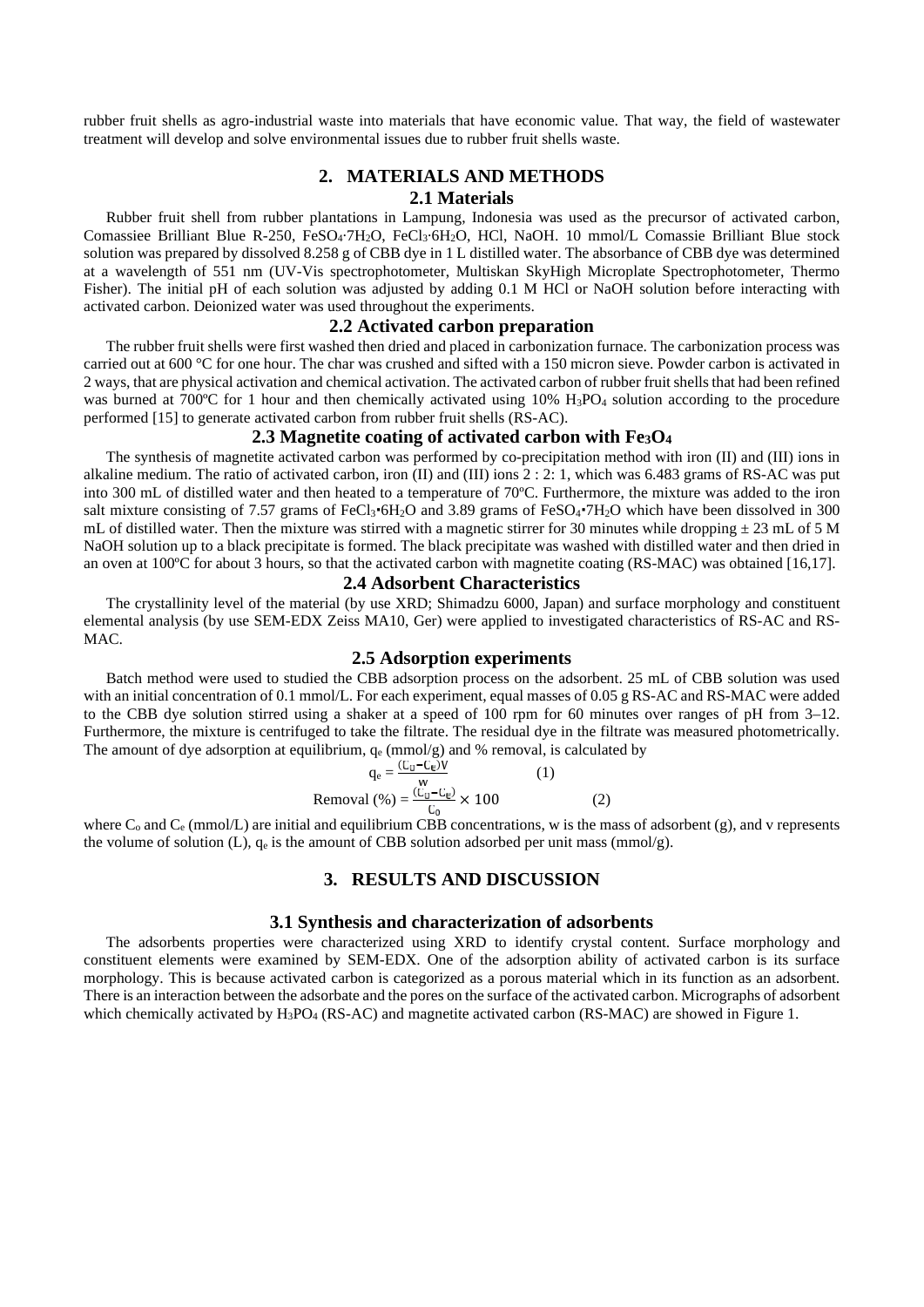

**FIGURE 1.** SEM images of (a) RS-AC and (b) RS-MAC

Based on Figure 1, it can be seen that there is a difference in morphological shape between RS-AC and RS-MAC which is seen at 2000x magnification. The visible pores on the surface of the activated carbon as observed from the SEM micrograph had a diameter in the micrometer  $(\mu m)$  range. From the figure, it can be seen that all of the adsorbents have heterogeneous surfaces and pore sizes that vary randomly. The pores are formed because the dirt on the surface of the charcoal has been lost during the activation process. During the activation process,  $H_3PO_4$  as the activator reacts by oxidizing the charcoal and helps to remove impurities, tar and other compounds that stick to the surface of the charcoal so that the pores on the surface of the charcoal open up, forming new pores and increasing the diameter and volume of pores on the surface of the charcoal.

|         | <b>TABLE 1.</b> Carbon composition from (RS-AC) and (RS-MAC). |               |  |  |  |
|---------|---------------------------------------------------------------|---------------|--|--|--|
| Element | $RS-AC(wt\%)$                                                 | $RS-MAC(wt%)$ |  |  |  |
|         | 94.30                                                         | 46.02         |  |  |  |
|         | 05.70                                                         | 19.37         |  |  |  |
| Fe      | -                                                             | 34.61         |  |  |  |

The presence of magnetite in activated carbon can be verified through characterization with EDX that may be seen from Table 1 and supported by XRD patterns in Figure 2. The results obtained confirmed the presence of the elements C, O, and Fe with 46.02; 19.37; 34.61 (wt%) in the RS-MAC sample. The elements C and O are the main constituents of activated carbon while the Fe element which was not originally in the EDX spectrum from RS-AC indicates that the magnetite coating process on activated carbon has been successfully carried out.



**FIGURE 2.** XRD patterns of (a) RS-AC and (b) (RS-MAC).

Based on Figure 2, RS-AC exhibits a typical amorphous carbon form and broad asymmetric peaks corresponding to  $2 \sim 25^{\circ}$ . Meanwhile, the RS-MAC diffractogram pattern appears at peak intensities of 30.18, 35.60, 43.22, 57.36 and 62.87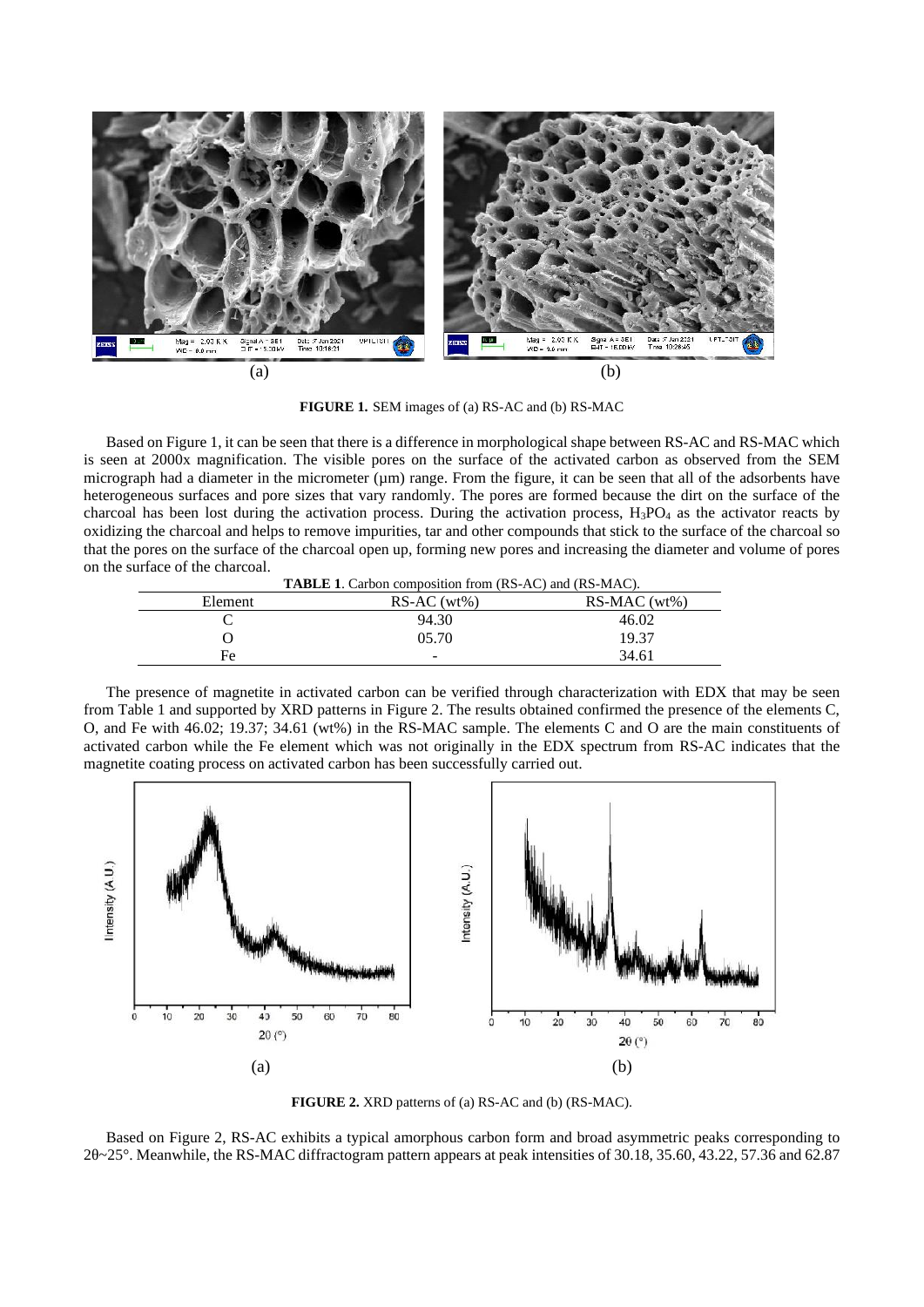which correspond to the XRD pattern of the cubic crystalline structure of the magnetite ( $Fe<sub>3</sub>O<sub>4</sub>$ ) phase. This supports EDX data that the outer surface of activated carbon has been coated with magnetite [13,18].

#### **3.2 Influence of solution pH**

The correlation between pH and the percentage of CBB dye adsorbed on RS-AC and RS-MAC obtained can be seen in Figure 3. One of an important factor in adsorption dye and contaminants is pH solution. The results obtained from this study indicate that the adsorption efficiency decreases with the increase in pH value and the highest adsorption efficiency value obtains at pH 3 [18,19]. At pH 3, the maximum dye removal rates for RS-AC and RS-MAC were 59.651% and 77.920%, respectively, after 1 hour.



**FIGURE 3.** Consequence of pH on removal capacity of CBB to RS-AC and RS-MAC (contact time 60 minutes, CBB 0.1 mmol/L, and temperature 27 °C).

The pK<sub>a</sub> of the CBB dye is less than 2.0, then at pH  $\,$  2 the CBB molecule is found in anionic form and the sulfonated functional group CBB (-SO<sub>3</sub>) undergoes ionization [3]. When number of protons increases as the pH value decreases to the acidic range, these protons are adsorbed onto the adsorbent, and consequently, induce a positive electric charge on the adsorbent which attracts the dye functional group which carries a negative charge [19]. After number of protons decrease by increasing the pH of the solution, consequently, the long-distance repulsive interactions between the negative charges become dominant, causing abate in the adsorption capacity. However, at pH values > 7, considerable dye removal was observed. This shows that the adsorption process includes not only the impact of simple electrostatic interactions but also through other mechanisms. Electron donor-acceptor interactions, hydrogen bond, and hydrophobic interactions are various types of short-range interactions that support the adhesion of non-ionic molecules to positively charged surfaces [21].

#### **3.3 Influence of contact time**

The optimum contact time of adsorption process between the activated carbon and the dye molecules in this study was seen by intermixing 0.05 grams of adsorbent with 25 mL of CBB 0.1 mmol/L with variations in contact time of 0, 15, 30, 60, 90 and 120 minutes.



**FIGURE 4.** Consequences of contact time on removal capacity of CBB on RS-AC and RS-MAC (pH 3, 0.1 mmol/L CBB and temperature 27°C).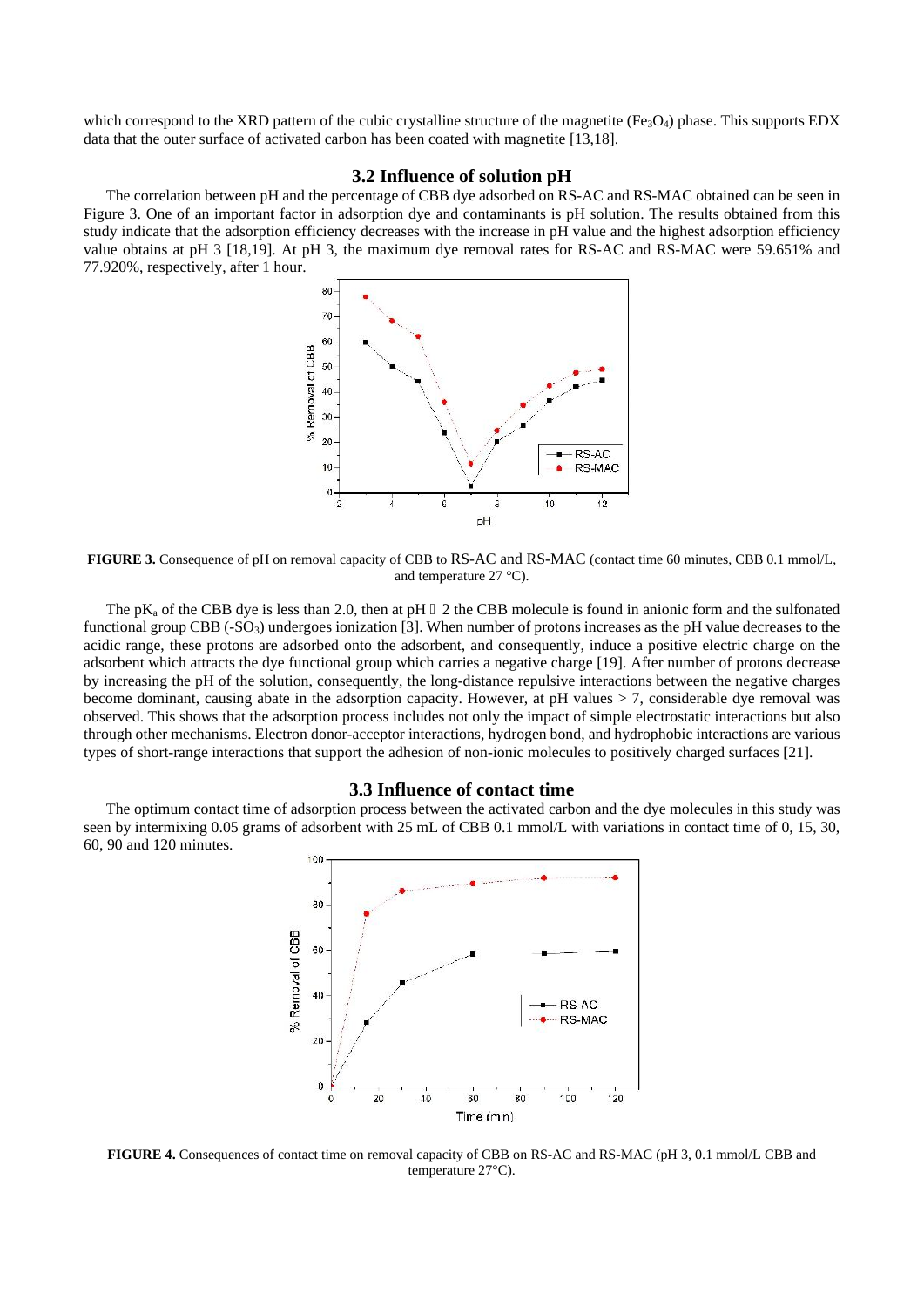Based on Figure 4, it can be seen that the longer contact time between the adsorbate and the adsorbent, the higher adsorption capacity will increase. The adsorption process occurs as soon as the CBB solution mixed with RS-AC and RS- MAC adsorbent where 28.24 and 76.35% CBB removed within 15 min. This occurs because in the initial state, more empty sites are available for CBB adsorption. After the fast preliminary period, the enhancement CBB adsorption observed slowly along with longer agitation time. The optimal removal efficiency was reached within about 90 minutes with the proportion of adsorbed CBB dye for RS-AC and RS-MAC, respectively 58.75 and 91.98%. The longer contact in the adsorption process, the greater the frequency of particle collisions between the adsorbent and the adsorbate. So the amount of adsorbate absorbed will be greater [22]. However after the passage of time; the remaining empty sites are difficult to fill up due to the repulsive force between the CBB molecules to the adsorbent and the liquid phase.

#### **CONCLUSIONS**

In this research, modification of activated carbon through magnetite coating by co-precipitation method has been successfully carried out. This adsorbent has been characterized by XRD and SEM-EDX techniques. Based on the results, it shows that the adsorption ability of the dye is good ~ 0.00368 mmol CBB per gram of solid with a removal efficiency of 91.98% in acidic conditions (pH 3) for 90 minutes. Applications of the rubber fruit shell activated carbons with this technique as adsorbent are expected to be economical and obtained new adsorbent which has high adsorption capacity for CBB in solution, eco-friendly and fast isolation.

#### **ACKNOWLEDGEMENT**

We are thankful to the Ministry of Research and Technology/Institute of Research and National Innovation of the Republic of Indonesia (Kemenristek/Brin), Ministry of Education and Culture of Republic of Indonesia (Kementerian Pendidikan Kebudayaan, Riset, dan Teknologi), and Research and Community Service Institute of the University of Lampung (LPPM Universitas Lampung) for the support this project.

#### **REFERENCES**

- 1. B. Utebay, P. Celik and A. Cay, "Textile Wastes: Status And Perspectives"(*InTech*, 2020), pp 1-19.
- 2. G. R. Chaudhary, P. Saharan, A. Kumar, S. K. Mehta, S.Mor and U. Umar, "Adsorption Studies Of Cationic, Anionic And Azo-Dyes Via Monodispersed Fe3O<sup>4</sup> Nanoparticles", (*J. Nanosci. Nanotechnol* **13,** 2013), pp 3240– 3245.
- 3. B. M. Thamer, A. Aldalbahi, M. M. Abdulhameed, E. H. HamsharyHany, M. A. E. Abdullah, and H. E.N Mohamed, "Effective Adsorption Of Coomassie Brilliant Blue Dye Using Poly (Phenylenediamine) Grafted Electrospun Carbon Nanofibers As A Novel Adsorbent", (*Mater. Chem. Phys*. **2** , 2019), pp 1-43.
- 4. Buhani, F. Hariyanti, Suharso, Rinawati, and Sumadi, "Magnetized Algae-Silica Hybrid From Porphyridium Sp. Biomass With Fe3o<sup>4</sup> Particle And Its Aplication As Adsorbent For The Removal Of Methylene Blue From Aqueous Solution", (*Desalination Water Treat.* **142,** 2019),pp 331-340.
- 5. C. S. D. Rodrigues, L. M. Madeira and R. A. R. Boaventura, "Synthetic Textile Dyeing Wastewater Treatment By Integration Of Advanced Oxidation And Biological Processes Performance Analysis With Costs Reduction", (*J. Environ. Chem. Eng*. **2**, 2014), pp 1027–1039.
- 6. Buhani, Suharso and H. Satria, "Hybridization Of Nannochloropsis Sp Biomass-Silica Through Sol-Gel Process To Adsorb Cd (II) Ion In Aqueous Solutions", (*Eur. J. Sci. Res*. **51** (4), 2011), pp 467-476.
- 7. A. I. A. Sherlala, A. A. A. Raman, M. Bello and A. Ashgar, "A Review Of The Applications Of Organo- Functionalized Magnetic Graphene Oxide Nanocomposites For Heavy Metal Adsorption", (*Chemosphere*. **193**, 2018), pp 1004-1017.
- 8. M. O. Prakash, G. Raghavendra, S. Ojha and M. Panchal, "Characterization Of Porous Activated Carbon Prepared From Arhar Stalks By Single Step Chemical Activation Method", (*Mater. Today* **39,** 2020), pp 1-5.
- 9. Buhani, Musrifatun, D. S. Pratama, Suharso and Rinawati, "Modification Of Chaetoceros Sp. With Silica-Magnetite Coating And Adsorption Studies Towards Cu(II) Ions In Single And Binary System", (*Asian J. Chem*. **29** (12), 2017), pp 2734-38.
- 10. M. H. P. Wondracek, A. O. Jorgetto, A. C. P. Silva, J. R. Ivassechen, J. F. Schneider, M. J. Saeki, V. A. Pedrosa, W. K. Yoshito, F. Colauto, W. A. Ortiz and G. R. Castro, "Synthesis Of Mesoporous Silica-Coated Magnetic Nanoparticles Modified With 4-Amino-3-Hydrazino-5-Mercapto-1,2,4-Triazole And Its Application As Cu(II) Adsorbent From Aqueous Samples", *(App*. *Surf*. *Sci.*, **367,** 2016), pp 533–41.
- 11. I. Mohmood, C. B. Lopes, I. Lopes, D. S. Tavares, A. M. V. M. Soares, A. C. Duarte, T. Trindade, I. Ahmad and P. Eduarda, "Remediation Of Mercury Contaminated Saltwater With Functionalized Silica Coated Magnetite Nanoparticles", (*Sci. Total Environ*. **557–558,** 2016), pp 712–21.
- 12. Q. Zhang, T. Lu, D. M. Bai, D. Q. Lin, S. J. Yao, "Self-Immobilization Of A Magnetic Biosorbent And Magnetic Induction Heated Dye Adsorption Processes", (*Chem. Eng. J*., **284**, 2016), pp 972-79.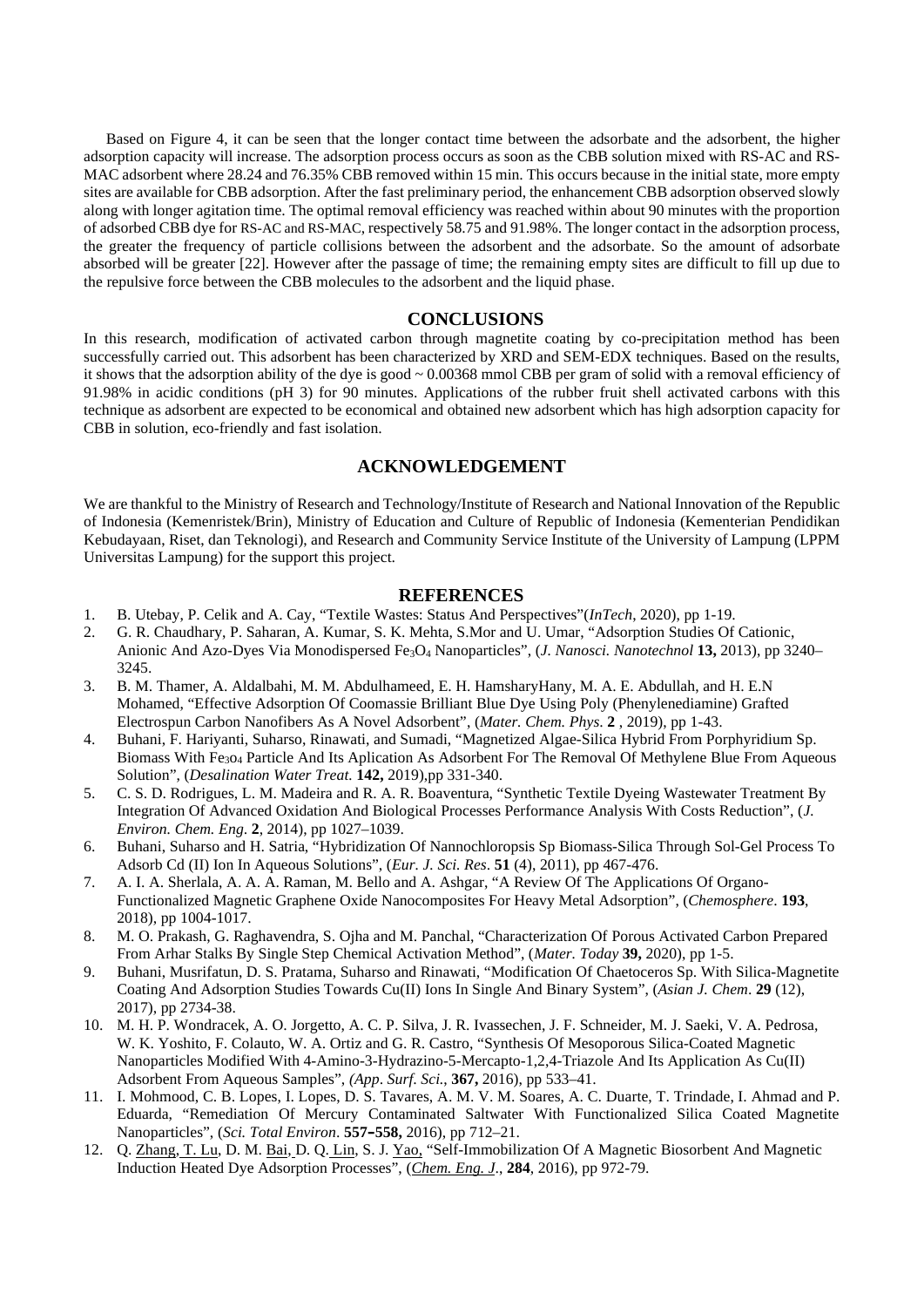- 13. Buhani, Suharso, F. Luziana, M. Rilyanti, Sumadi, "Production Of Adsorbent From Activated Carbon Of Palm Oil Shells Coated By Fe3O<sup>4</sup> Particle To Remove Crystal Violet In Water", (*Desalination and Water Treat*. **171**, 2019), pp 281–93.
- 14. A. Borhan and A. F. Kamil, "Preparation And Characterization Of Activated Carbon From Rubber Seed Shell By Chemical Activation", (*J. Appl. Sci*. **12**, 11, 2012), pp 1124-1129.
- 15. Buhani, M. Puspitarini, Rahmawaty, Suharso, M. Rilyanti and Sumadi, "Adsorption Of Phenol And Methylene Blue In Solution By Oil Palm Shell Activated Carbon Prepared By Chemical Activation", (*Oriet. J. Chem*. **34**(4), 2018), pp 2043-2050.
- 16. L. C. A. Oliviera, V. R. A. R. Rios, J. D. Fabris, V. Garg, K. Sapag, R. M. Lago, "Activated Carbon/Iron Oxide Magnetic Composites For The Adsorption Of Contaminant In Water",. (*Carbon*. **40**, 2002), pp 2177-2183.
- 17. Buhani, Suharso, M. Rilyanti, M. Sari, Sumadi, "Removal Of Cd(II) Ions In Solution By Activated Carbon From Palm Oil Shells Modified With Magnetite", (*Desalination Water Treat.* **218,** 2021), pp 352-362.
- 18. K. T. Wong, N. C. Eu, S. Ibrahim, H. Kim, Y. Yoon and M. Jang, "Recyclable Magnetite-Loaded Palm Shell-Waste Based Activated Carbon For The Effective Removal Of Methylene Blue From Aqueous Solution", (*J. Clean. Prod*. **115,** 2016), pp 337-42.
- 19. S. Ata, M. I. Din, A. Rasool, I. Qasim and I. U. Mohsin, "Equilibrium, Thermodynamics, And Kinetic Sorption Studies For The Removal Of Coomassie Brilliant Blue On Wheat Bran As A Low-Cost Adsorbent", (*J. Anal Methods Chem*. **2012,** 2012.), pp 1-8.
- 20. R. Sujitha and K. Ravindhranath, "Removal Of Coomassie Brilliant Blue Dye From Waste Waters Using Active Carbon Derived From Barks Of Ficus Racemosa Plant", (*Sch. Res. J.* **8**(10), 2016), pp 72-83.
- 21. L. Spessato, K. C. Bedin, A. L. Cazetta, I. P. A. F. Souza, V. A. Duarte, L. H. S. Crespo, M. C. Silva, R. M. Pontes and V. C. Almeida, "KOH-Super Activated Carbon From Biomass Waste: Insights Into The Paracetamol Adsorption Mechanism And Thermal Regeneration Cycles", (*J. Hazard. Mater*. **371,** 2019), pp 499-505.
- M. N. Idris, Z. A. Ahmad and M. A. Ahmad, "Adsorption Equilibrium Of Malachite Green Dye Onto Rubber Seed Coat Based Activated Carbon", (*Int. J. Basic Appl. Sci*